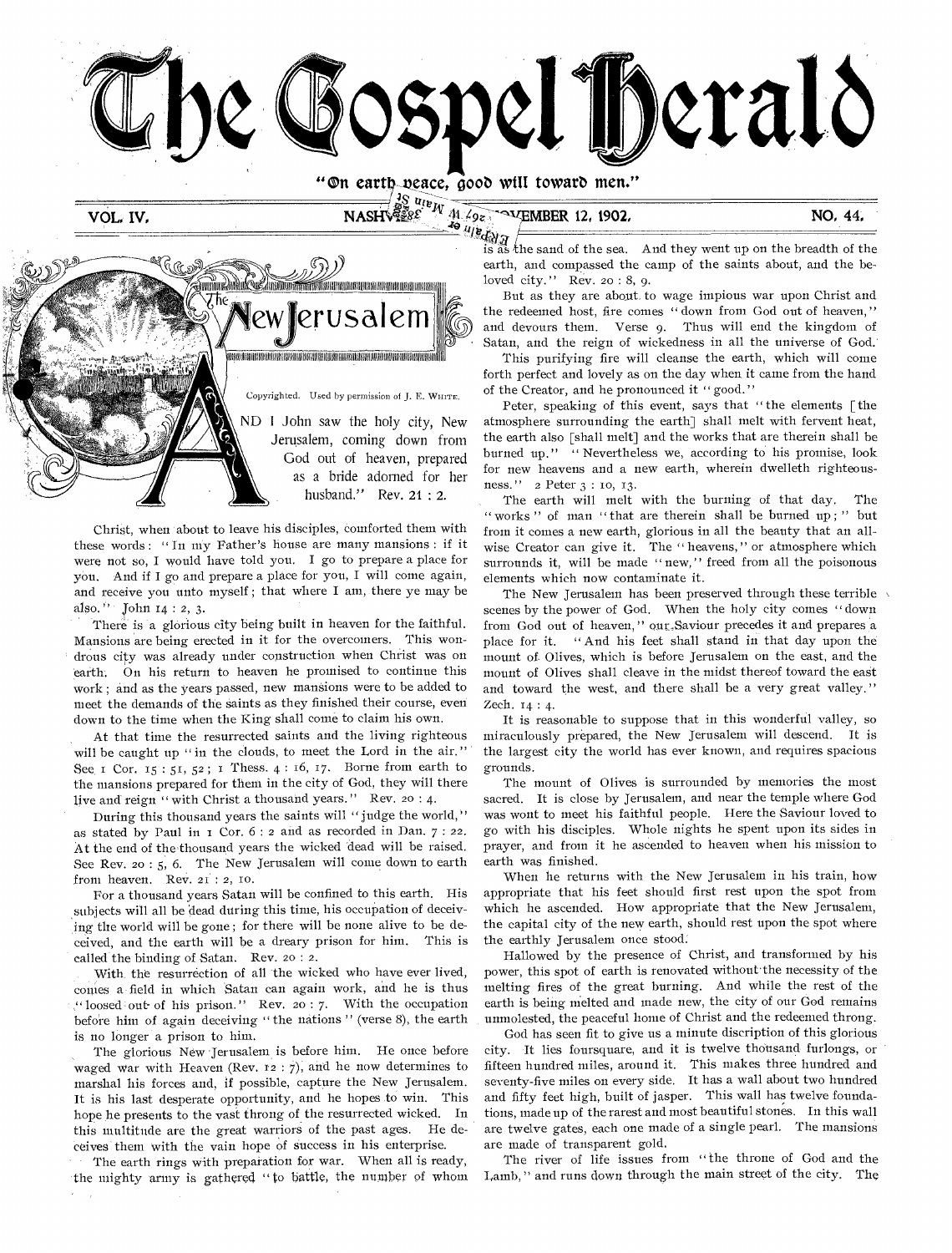river flows beneath the tree of life, which grows on either side. From the description given in Rev. 22 : 2, *We see* that this wonderful tree has two trunks — one on each side of the river. Its branches join at the top, forming a beautiful arch over the river.

" And the leaves of the tree were for the healing of the nations." Verse 2. Sin has dwarfed and enfeebled mankind ; but the leaves of this tree will restore the race to its original condition before the curse of sin rested upon it. Thus all effects of the curse will be removed.

The fruit of the tree ripens every month, and it bears " twelve manner of fruits." Rev. *22 : 2.* And as the saints come up " from one new moon to another" (Isa. 66 : 23), it is reasonable to infer that this tree will be found loaded with a different variety of fruit each month. The fruit of this tree perpetuates the life of those who eat of it.

The New Jerusalem is the city residence of the saved. In it are mansions for all. Outside the city, to earth's remotest bounds, the nations of the saved dwell in peace, plenty, and happiness.

But they are not idle. They have their occupations and individual interests as we have now. Read Isa.  $65 : 21 - 25$ . They will "build houses" to suit their own tastes, and they will live in them forever. " They shall not build, and another inhabit." They will attend to farming pursuits ; for "they shall plant vineyards, and eat the fruit of them." "They shall not plant, and another eat." There will then be no mortgages to foreclose.

Their occupation will be varied by frequent visits to their city home in the New Jerusalem ; for " from one new moon to another, and from one Sabbath to another, shall all flesh come to worship before me, saith the Lord." Isa. 66: 23. But there will be order in this new realm, and there will be those who will govern the various provinces of the empire of Christ ; for it is stated that "the kings of the earth do bring their glory and honor into it." Rev. 21 : 24.

" And God shall wipe away all tears from their eyes; and there shall be no more death, neither sorrow, nor crying, neither shall there be any more pain : for the former things are passed away." Rev. 21 : 4. Forever separated from death, the saved will live an eternal life, in duration as the life of God, with whom " they shall reign forever and ever." Rev. 22:5.

Lost in amazement as we contemplate these wonderful themes, we can only join with Paul in exclaiming, " Eye hath not *seen,* nor ear heard, neither have entered into the heart of man, the things which God hath prepared for them that love him." 1 Cor. 2:9.

 $\mathbf{r}$ 

" CHARITY never faileth."

#### **WAITING GOD'S TIME.**

God's love is the motive of all delay to give the *blessings* that we seek.

- You say that you have prayed and waited long— So long, dear heart, for what to you seems best ; But still no messenger from out the throng
- Around the throne comes at his Lord's behest,
- Bearing the blessing you so long have sought, And trusted should be yours for many a day. No sound of coming wings your ears have caught,
- No whisper tells you why this long delay.
- And so you deem your prayers have been in vain, That He on whom you call gives little heed ; But He and all His messengers remain
- Unmindful of your calls, your urgent need. Believe it not, dear heart, believe it not ;
- For He who feeds the ravens when they cry, By whom not e'en a sparrow is forgot,
- Hears all your prayers, yea, e'en your faintest sigh.
- He hears, he heeds, but his time is not ours ; He weaves our lives in patterns all his own ;
- He has for each a perfect plan, and flowers Of wondrous beauty bloom for those alone
- Who childlike trust and God-like patience know,
- And faint not when his answer is delayed.
- His love's the motive of delay, we know, So each delay a blessing shall be made.
- 
- Though we should make the clock strike ere the hour,
- It would strike wrong, so nothing should we gain ;
- If we would reach sonic far-Off heights of power, By patient toil shall we the goal attain.
- The beauty of the rose our hands would mar If childish haste they foolishly obeyed,
- And tore the bud apart. Ah ! better far To wait, though long its opening be delayed.
- So we must wait God's time, and never lay Our hands upon his work in childish haste :
- For pulling at the threads of life, we may Spoil the fine web, its rich material waste.
- With patience wait, dear heart, and you shall see, God's plan is best, your thought but second best.
- Let him but work his will, and you shall be With higher good than you have hoped for blest.
	- *—Emily Stuart Lawrence, in Sabballi \_Reading.*

# **NV If**

#### **GOD'S SABBATH.**

(From " What Think Ye? ")

G OD rested on the seventh day and<br>G blessed it, and set it apart for man. O D rested on the seventh day and The Sabbath was made for man, and not man for the Sabbath : therefore the Son of man is Lord also of the Sabbath. Mark 2 : 27, 28.

From Mount Sinai he gave his law, in which he proclaimed the seventh day to be the Sabbath, and commanded it to be observed.

Remember the Sabbath day, to keep it holy. Six days shalt thou labor, and do all thy work : but the seventh day is the Sabbath of the Lord thy God ; in it thou shalt not do any work, thou, nor thy son, nor thy daughter, thy man-servant, nor thy maidservant, nor thy cattle, nor thy stranger that is within thy gates. For in six days the Lord made heaven and earth, the sea, and all that in them is, and rested the seventh day; wherefore the Lord blessed the Sabbath day, and hallowed it.  $Ex$ .  $20 : 8 - 11.$ 

Christ said that not one jot or tittle of this law should fail.

Think not that I am come to destroy the law, or the prophets ; I am not come to destroy, but to fulfil. For verily I say unto you, Till heaven and earth pass, one jot or one tittle shall in no wise pass from the law till all be fulfilled. Matt. 5 : 17, 18.

Merely professing to keep the whole law will not save us from its condemnation, if we violate one of its precepts.

Whosoeyer shall keep the whole law, and yet offend in one point, he is guilty of all.. James 2 : 10.

A blessing is pronounced on those who keep the true Sabbath.

If thou turn away thy foot from the Sabbath, from doing thy pleasure on my holy day, and call the Sabbath a delight, the holy of the Lord, honorable ; and shalt honor him, not doing thine own ways, nor finding thine own pleasure, nor speaking thine own words : then shalt thou delight thyself in the Lord ; and I will cause thee to ride upon the high places of the earth, and feed thee with the heritage of Jacob thy father : for the mouth of the Lord bath spoken it. *Isa. 58 :* 13, 14.

#### **The Birthday of the World.**

During the first week of time, 'God created the earth and all it contains. On the seventh day he had ended his work, and he rested and was refreshed. Then, because he had thus rested, he set apart that day as a perpetual rest-day and memorial.

As no power in heaven or earth can *change* the birthday of a child, no more can the birthday of the world be changed. It is fixed through all eternity.

The heavens and the earth were finished, and all the host of them. And on the seventh day God ended his work which he had made ; and he rested on the seventh day from all his work which he had made. And God blessed the seventh day and sanctified it : because that in it he had rested from all his work which God created and made. Gen. 2 : I - *3.* 

#### **BIBLE STUDY ON "TIME."**

TIME is measured by motion. The earth<br>revolves on its own axis, and thus revolves on its own axis, and thus marks the day ; while its revolution round the sun measures the year.

God has planned and carried out his work on time. Acts 17 : 26.

Christ appeared " when the fulness of the time was come." Gal.  $4:4$ ; Mark  $1:15$ ,

He died " according to the time. " Rom. 5 : 6, margin.

The plan concerning Christ was made before the world began. *2* Tim. i : 9.

In that plan the judgment has been appointed. Acts 17 : 31.

It will take place at a fixed time. (Rev. 11 : 18) ; when the " hour " has come, Rev.  $14:6, 7.$ 

God reveals his plan ; hence we are to understand. Amos 3:7.

The Jews did not know the " time " of their visitation, so were destroyed. Luke 19 : 44.

The disciples were to know when to flee by understanding Daniel's prophecy. Matt. 24 : 15, 16.

God gave the measure of time that would reach to the Messiah. Dan. 9: 25. The 62 weeks (483 years) were to date from the rebuilding of Jerusalem, or 457 B. C. Ezra 7 : 13. The 483 years would reach to A. D. *27,* the time Christ began his ministry. In  $3\frac{1}{2}$  years after he was " cut off," and in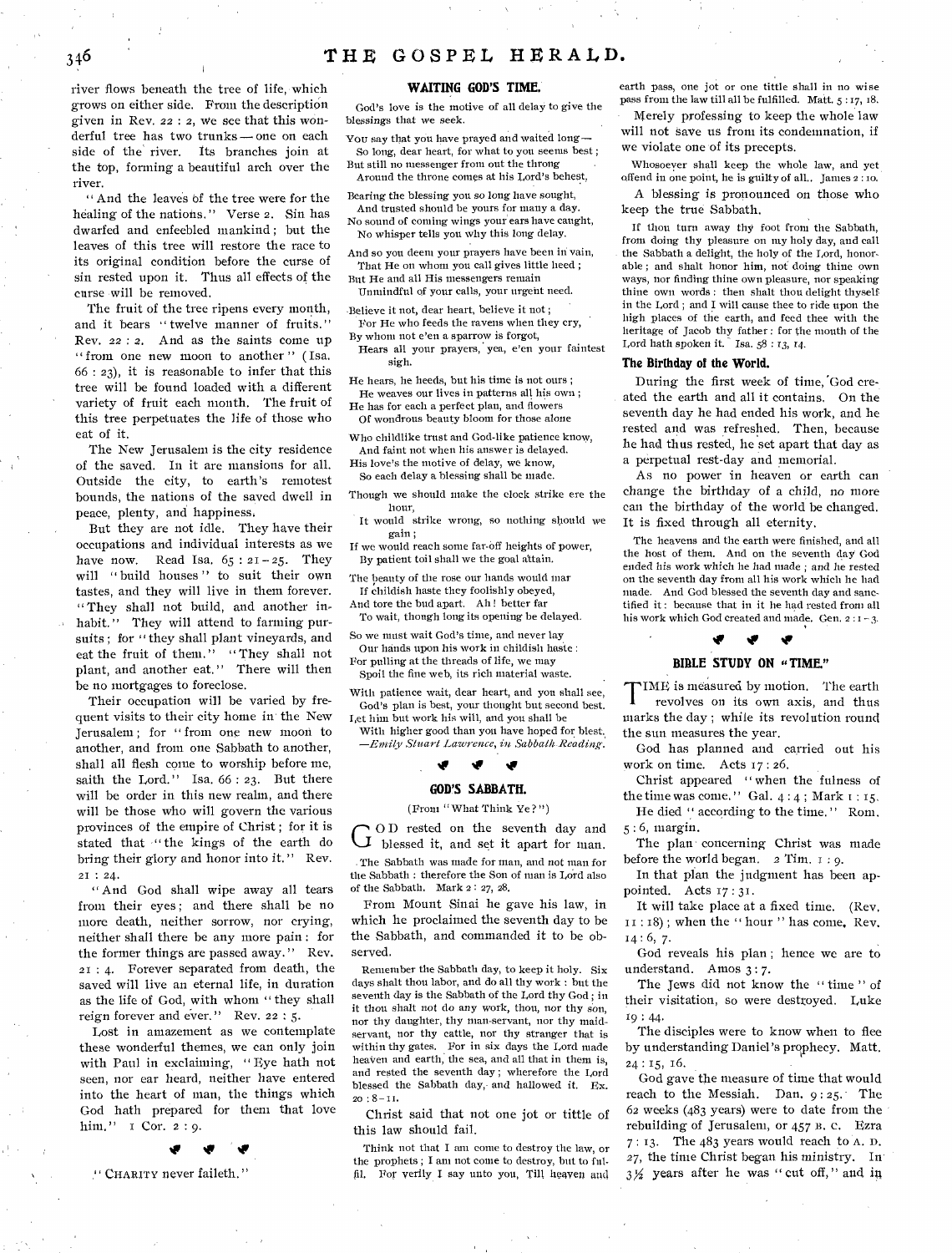$3\frac{1}{2}$  years more, the completion of the 70th week allotted to the Jewish people, probation for the Jews as a nation, closed. Four hundred and ninety years, or seventy prophetic weeks, had been "cut off " upon that people. This would leave 1810 of the

2,300 prophetic days, or literal years, of Dan.  $8:13, 14$ , which were to reach to the cleansing of the sanctuary, or the judgment work, and brings us to 1844 A. D. Then the cleansing of the sanctuary began.

R. HARE.

# **Hunting for Health Hints**   $\psi \rightarrow \psi$  By A Learner

UST the other day I found such a striking statement of a certain fact which is not sufficiently known that I wish all who are hunting for health to have it. It will surely help to create a more genial atmosphere in many homes. In passing, that word "genial" means much, if you want to be well and see others happy.

The statement was this : "Some go to distant countries to seek a better climate ; but wherever they may be, the stomach creates for them a malarious atmosphere." Malaria is not a very desirable thing to have;, and there is so much of it in this Southland, that the above fact ought to be well pondered. I have seen a case since that statement came to my attention which I am very sure has just such a cause ; and I have been having some such thoughts as these : I have only one stomach ; and whether it is good or bad, I can not get away from it. And since there is a possibility of its creating a " malarious atmosphere," and every one I meet will be influenced in some degree by that atmosphere, I will cheerfully endeavor to sweeten up the condition of my stomach. I think it is the same with good health as it is with good religion : it must take control of the inside and work outwardly. Indeed, good health is an important part of good religion.

A statement which accompanies the one just given should go with it here : "Let all examine their own practises to see if they are not indulging in that which is a positive injury to them. Let them dispense with every unhealthful gratification in eating and drinking. . . Let them bring their daily practise into harmony with nature's laws ; and by doing as well as believing, *an atmosphere may be created*  about both soul and body that will be a savor of life unto life. "

Is not this an accomplishment worth having ? Is it not worth discipline and denial of appetite? Some of those who seek a crown of leaves bring appetite into control, instead of being ruled by it; how much more should we who seek a crown of life !

The blessed Scriptures have much to say of the temple of our bodies. They plainly teach the sacred duty of intelligent care of the same. " Ask now the beasts," is one injunction; " and they shall teach thee." They don't require dyspepsia tablets, pills, or cordials; neither eye, ear, throat, nor lung specialists. They are well paid for

their self-denial and careful habits of control of appetite. Is it not strange that wild beasts should be more careful in their habits of deep-breathing, eating, and drinking than men and women ? The birds sow for health and song, and reap them ; we sow for appetite, and reap ill temper and disease.

" Ask . . . the fowls of the air, and they shall tell thee." Look at the birds spreading out their wing-arms, and taking in deep breaths of pure, life-giving air, then breathing it out in song. Now fan the air a little with your arms, and see if you don't feel more like a bird. Their little stomachs are never overloaded, though their table is always spread.

" Speak to the earth, and it shall teach thee ; and the fishes of the sea shall declare unto thee. " The earth does not fill the myriad little root-mouths that open to it except with food convenient for them, of just the right kind; so far as it can, and so finely chewed that the plants can digest it and make themselves beautiful from it.

The fishes bathe much in cold water,— a far better tonic than swamp-root or any other kind of medicine. Now ask of the beasts, the birds, the earth, and the sea, and learn the best lessons they have for thee.

#### Ŵ

# **THE PATHWAY OF FOLLY.**

THE religious crazes which have broken<br>out during the last year or two, how out during the last year or two, how much soever they seem to differ from each other, really have a common origin, and wise Christian people will experience no difficulty in discovering what it is. The follies, and lately the shocking blasphemies which have been uttered in England and America, are the legitimate fruit of the seed of self-will and self-sufficiency.

In each case we have noticed that these abominations commenced with a replacement of God's Word by men's own fancies. At first they appeared to be innocent enough ; to-day everybody can see their real character. Terrible danger attends forsaking the Word of God. The blasphemers, whose words in Chicago and London have shocked all decent people, never started out with the intention of doing what they have done. The pathway of folly has been with them a gradual and easy descent

from one step to another, until the final one has been easy to them. Many professing Christians have of late received God's Word with qualification and reserve. This is not simply disloyal, but perilous. It is the natural and inevitable outcome of what is falsely called criticism; for true criticism means impartial and enlightened judgment. *— London Missionary,* 

# **\*Iv tr**

#### **" YE ARE DEAD."**

 $\cup$ ANDIDATES for baptism, when properly instructed, enter into a covenant with God fully to yield themselves to be crucified ; to have self entirely destroyed ; to die to self (Rom.  $6:3$ ); to die daily (r Cor. 15:31); always to recognize the sentence of death upon them  $(2 Cor. 1:9)$ , in order that the life of Christ may appear in their life, so that they may be renewed in his image. *2* Cor. 4: II, 12; Col. 3: 10.

" *Ye are dead*" must be the sentence often repeated to every natural or inherited unchristlike trait of character. No quarter must be given to the old man, no place for his resurrection to life allowed ; for all his doings are contrary to the new man. There is no good thing in him ; therefore we need not spend time in discussing or arguing as to why he ought to die. All that pertains to him must be crucified, mortified, or it will mortify us. Col. 3 : 5.

#### EVIDENCES OE DEATH.

Dead people are not sensitive either to slight or praise ; speak no angry words ; hold no malice; tell no tales about others; repeat no unchaste words ; think no impure thoughts. They have ceased to do their own works ; they rest every Sabbath ; they do not sin ; they do not jest ; they do not smoke ; they do not drink ; they do not quarrel ; they do not strike ; they do not war; they are quiet neighbors. They are just dead to everything around them, and so are true Christians — " Ye are dead, and your life is hid with Christ in God." Are you dead? G. B. STARR.

# **tr**

#### **ARROW POINTS.**

 $\mathrm{N}^\mathrm{O}$  load is heavy to a light heart.<br>We enjoy Christ most by sharin We enjoy Christ most by sharing him. Nothing can be beautiful that is not true, Of all vain things, excuses are the vainest. He is great who confers the most benefits. Faith is the hand wherewith we take hold of everlasting life.

The first great gift we can bestow upon others is a good example.

Man's lips, and not God's ears, are at fault when prayers are unanswered.

Only when we serve God in his way can we know the full joy of service.

What it is our duty to do is all that concerns us, and not what people think.— *Selected.*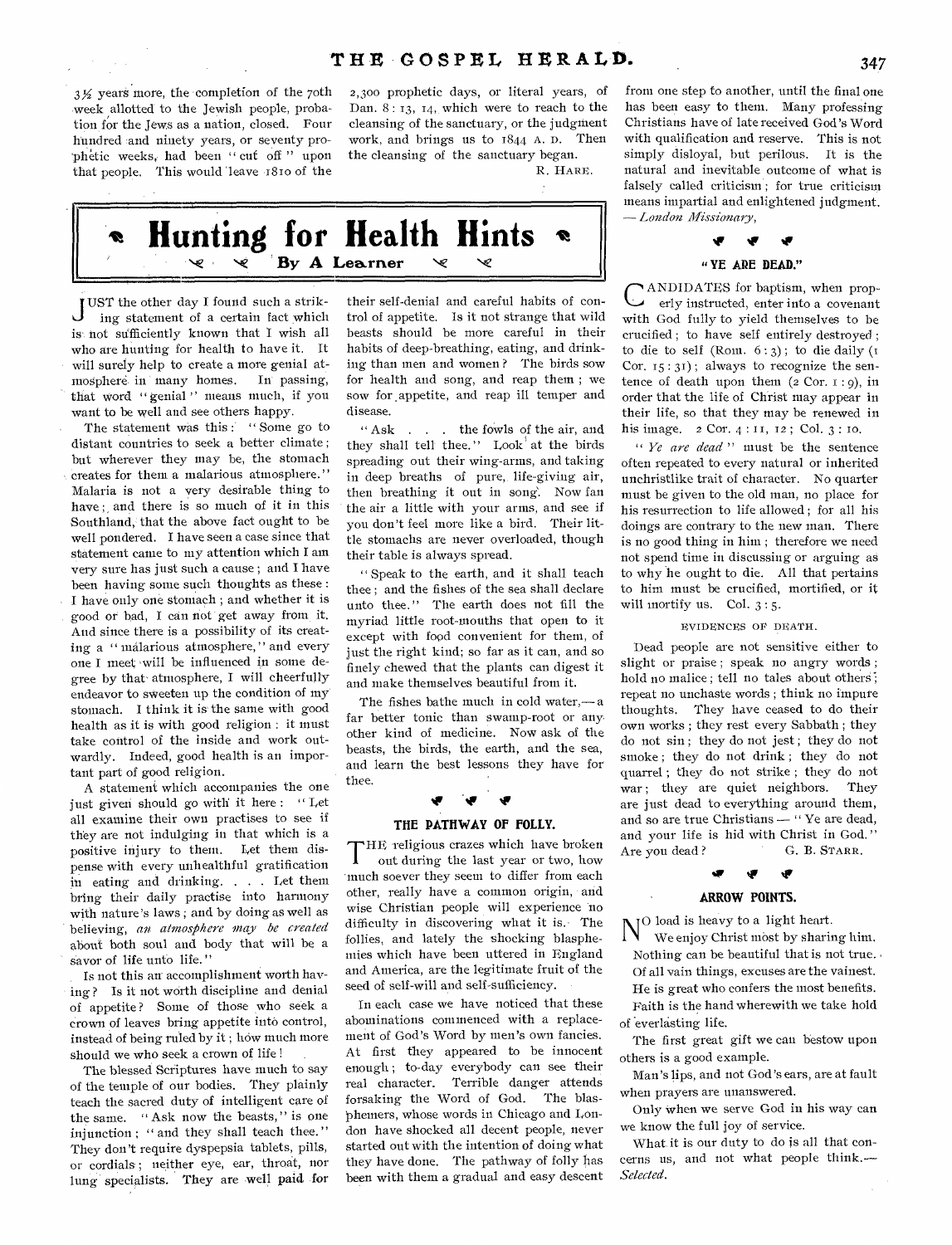

**SOUTHERN PUBLISHING ASSOCIATION.**   $EDITOR$   $C. P. BOLLMAN$ . NASHVILLE, **TENN.,** NOVEMBER 12, 1902.

# **LIBERTY UNDER LAW.**

### Theocracy Defined.

THEOCRACY is government directly by God; 'and God governs by a law that appeals to the conscience of every man. The theocracy of Israel was established, that, being freed from the despotism of their fellowmen, self-government - the reign of conscience — might be restored to as many as would accept it. The word of the Lord to Pharaoh thirty-three centuries ago was, " Let my people go, that they may serve me." And he says the same to all the modern Pharaohs.

#### Consent of the Governed.

Israel was chosen as the people to whom this government was to be given, but none was debarred from its benefits. " One law and one manner shall be for you, and for the stranger that sojourneth with you." Num. 15: 16; 9: 14. Citizenship in Israel was open to every one, but was not forced upon any. Only such as did so of their own choice left Egypt ; and not one was forbidden to return to Egypt or to cast in his lot with another people. God's government is always and everywhere " by the consent of the governed."

# **An Appeal to Conscience.**

Such officers as were necessary to administer the affairs of government were chosen from among the people ; they were part of the people, personally known to them, and knowing them personally. They were not lords, but servants, chosen to minister to and for their brethren. Israel was, in no political sense, a nation. It was, first of all, a church  $-$  " the church in the wilderness." In a secondary sense, it was a con  $f$ ederation of tribes  $-$  of families, with such tribal government as was necessary for the defense of equal rights. The executive power was very close to the people, and each individual was subject to a law appealing directly to his own conscience.

#### *The* **Law is Good.**

Every man consents " unto the law of God that it is good. " This is true alike of Jew and Gentile ; for even the heathen retain a trace of the divine law written in their hearts. " For when Gentiles which have no law do by nature the things of the law, these, having no law, are a law unto themselves ; in that they show the work of the law written in their hearts. " Rom. 2: 14, 15, R. V.

#### **This-is Self-Government.**

This being true, living in harmony with God's law is self-government. " I will

walk at liberty," says the psalmist, "for I seek thy precepts." And this is just what every man was offered under the theocracy,—liberty ; an opportunity to govern himself ; to live under the reign of his own conscience.

#### The Law of Liberty.

Human wisdom is incapable of devising as perfect a system of self-government as that which God gave to Israel ; because self-government is impossible without a law able by its own inherent moral power to speak to the heart of every man, testifying to every soul what is right, and fastening conviction of sin upon the conscience of every transgressor. This only the law of God can do, because only that law is perfect. Self-government is liberty ; but liberty is possible only within " the law of liberty," which is the law of God. .

# The Rights of the Weak.

It is true that in Israel provision was made for the summary punishment of such as did evil to their fellow-men--- or, it might better be said, that in Israel provision was made for the protection by force of the rights of the weak against the aggressions of the strong. But this does not affect the fact that true theocracy is selfgovernment under the divine law. No considerable community of human beings ever long existed in which it was not necessary to restrain by fear of summary punishment such as would not govern themselves so far as to respect the rights of their fellows.

#### **Why God Committed Civil Government to Men.**

The instinct of self-preservation leads men to safeguard their own rights, and this God has wisely ordered. Had the Creator reserved to himself this part of government after the fall of man, one of two things must have happened,— either punishment for every invasion of human rights would have been so certain and so swift as to have terrorized evil-doers, to the extent of destroying in a measure their free moral agency, or else vengeance would have been so long delayed as to have afforded practically no protection to those who needed it.

#### **Not Vassalage, but Liberty.**

Nor does this in any way trench upon the right of 'self-government. God respects the rights of every man, and he requires each to respect the rights of his fellows. Were it otherwise, there would be no such thing as rights, but only privileges. Every man's conscience consents that this is just ; therefore to do this, to respect the rights of others, is not vassalage, but liberty. It is self-government - the reign of one's own conscience.

#### To Secure Human Rights.

But as some are so constituted that they will not regard even those rights of others which their own consciences tell them they ought to respect ; and as these rights must be safeguarded in order to preserve to all

equally the right of self-government, those who will not govern themselves touching the rights of others, must be governed in this thing. If they will not yield to the demands of conscience in this respect, they must be restrained by fear of summary punishment ; and this not for vindication of the divine law, but for the preservation of human rights, which are all summed up in the right of self-government — the right to live under the reign of conscience ; that is, in harmony with conscience.

#### Liberty of Conscience.

In no other case has the world seen so perfect a scheme of self-government as that given by the Lord to Israel. Except as touching the rights of others, under the original theocracy the individual Israelite was answerable only to God and to his own conscience.

Speak unto the children of Israel, and say unto them, If any man of you bring an offering unto the Lord, ye shall bring your offering of the cattle, even of the herd and of the flock. If his offering be a burnt sacrifice of the herd, let him offer a male without blemish ; he shall offer it of his own voluntary will at the door of the tabernacle of the congregation before the Lord. Lev. I : 2, 3.

Over and over again it is stated that the act of the worshiper, to be acceptable, must be " of his own free will." Even in time of war only volunteers were accepted. " What man is there that is fearful and faint-hearted ? let him go and return unto his house, lest his brethren's heart faint as well as his heart." (See Deut. 20: 8, and Judges 7 : 3.) God accepts only willing service ; and thus did he teach his people the same great principle, a principle so essential to sterling manhood.

#### This was the Reign of Conscience.

*All this the Creator did that men might have and practise self-government — selfcontrol ,• that conscience might reign supreme.* And this system developed 'a people of whom it is recorded more than forty years after they entered Canaan, that " in those days there was no king in Israel ; every man did that which was right in his own eyes," Judges 21 : 25. This was theocracy ; this was self-government ; this was the reign of conscience.

#### **Safeguard -against National Apostasy.**

Nor was the development of individual character the only advantage of theocracy —self-government under the divine law ; for under this system there could be no sudden and complete national apostasy, while under a monarchical system moral bankruptcy of the king meant immediate national apostasy ; for of king after king it is recorded, " And he made Israel to sin."

#### **The Highest Type of Government.**

To sum up, therefore, in a single sentence, Not only of the theocracy of Israel, but of all true theocracy, it may be said that it is self-government ; God furnishing the perfect law which, by its own inherent moral power, speaks to each heart, and to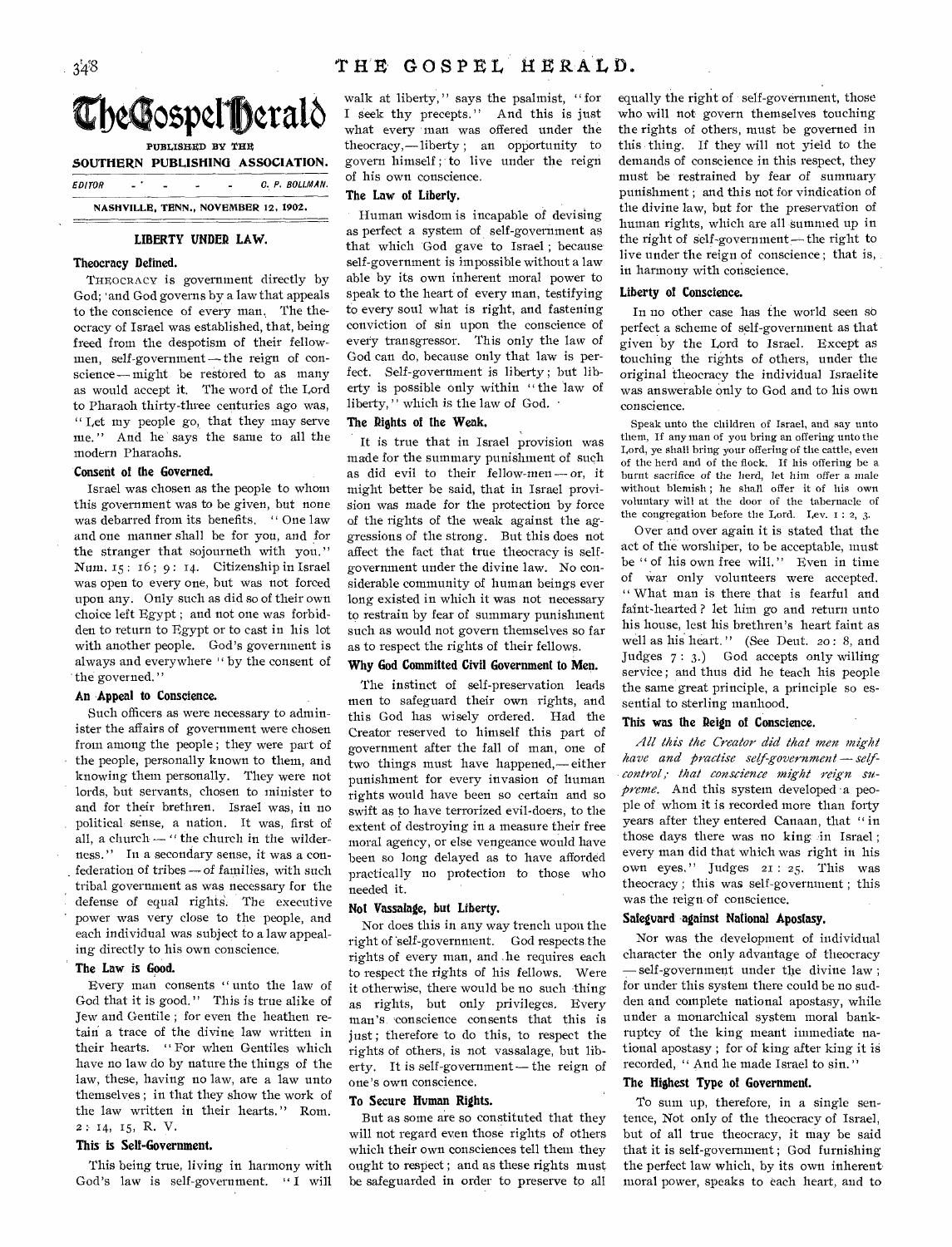which the conscience responds ; With the result that, by beholding, the individual becomes changed into the' divine image. Self-government, therefore, the reign of conscience, is the highest type of government, because it makes possible the highest type of manhood - manhood which exemplifies most fully the perfection of the divine character,-in other words, it is the manhood of Jesus Christ.



# **THE VISION OF THE RAM, THE GOAT, AND THE LITTLE HORN.**

#### International Sabbath-School Lesson for Novena. ber 22, 1902.

I a vision appeared unto me, even unto me Daniel,<br>after that which appeared unto me at the first. And N the third year of the reign of king Belshazzar a vision appeared unto me, even unto me Daniel, I saw in the vision ; now it was so that when I saw, I was in Shushan the palace, which is in the province of Elam ; and I saw in the vision, and I was by the river Ulai. Then I lifted up mine eyes, and saw, and, behold, there stood before the river a ram which had two horns ; and the two horns were high ; but one was higher than the other, and the higher came up last. I saw the ram pushing westward, and northward, and southward ; and no beasts could stand before him, neither was there any that could deliver out of his hand ; but he did according to his will, and magnified himself. And as 'I was considering, behold, an lie-goat came from the west over the face of the whole earth, and touched not the ground; and the goat had a notable horn between his eyes. And he came to the ram that had the two horns, which I saw standing before the river, and ran upon him in the fury of his power. And I saw him come close unto the 'ram, and he was moved with choler against him, and smote the ram, and brake his two horns ; and there was no power in the ram to stand before him ; but lie cast him down to the ground, and trampled upon him ; and there was none that could deliver the ram out of his hand. And the he-goat magnified himself exceedingly; and when he was strong, the great horn was broken ; and instead of it there came up four,notable horns toward the four winds of heaven. And out of one of them came forth a little horn, which waxed exceeding great, toward the south, and toward the east, and toward the glorious land. And it waxed great, even to the host of heaven ; and sonic of the host and of the stars it cast down to the ground, and trampled upon them. Yea, it magnified itself, even to the Prince of the host ; and it took away from him the continual burntoffering, and the place of his sanctuary was cast down. And the host was given over to it together with the ,continual burnt-offering through transgression ; and it cast down truth to the ground, and it did its pleasure and prospered. Then I heard a holy one speaking ; and another holy one said unto that'certain one which spake, How long shall be the vision concerning the continual burnt-offering, and the transgression that maketh desolate, to give both, the sanctuary and the host to be trodden under foot? And he said unto me, Unto two thousand and three hundred evenings and mornings ; then Shall the sanctuary be cleansed [margin, "justified"]. Dan.  $8:1-14$ , R. V.

QUESTIONS ON THE TEXT.

1. When was this vision given to Daniel ? How long was this after the vision of the seventh chapter?

2. Where were the scenes located which Daniel saw in this vision ?

3. What did the prophet first see in his vision? How many horns did this ram have? What is said of their size? What distinction was, noted between them?

4. What did the rani do? With what result? How is his experience described?

5. What next attracted attention in the vision 3 What special feature is mentioned about the goat? 6. How did the goat attack the ram?

7. What particulars are given of this attack? What was the result of it? Why was not the ram rescued from the fury of the goat?

8. What effect did this victory have upon the goat? What happened at the height of his power? What took the place of the notable horn?

9. What was the next step in the vision? How is the experience of this horn described ?

to. What indicates the greatness of its self-exaltation ?

1. How did it treat the heavenly host ?

12. What is the climax of its self-exaltation?

13. How does it interfere with the established worship and the place of worship?

'14. What was given into the power of this horn ? For what reason ?  $-$  " Through transgression."

15. How is its own course of prosperity described ?

i6. What actors are now introduced in the vision ?

17. What inquiry did one make of the other ?

IS. What prophetic answer was made ?

#### NOTES.

In the remaining part of the chapter, which will form the basis of the next lesson, the interpretation is given of the ram, the goat, and the little horn, and so any special reference to this interpretation will be omitted from this lesson. It is evident, however, that the main purpose of the vision is to set forth the rise and work of the little horn. Here the interest centers. Here the most detail of description is given. And that part of the work of the little horn which is most emphasized is its attitude toward the worship and service of God as connected with the sanctuary arid its services. This attitude is plainly one of selfexaltation and of opposition to the true worship of God. This will be more fully developed in the later lessons.

The Revised Version of this chapter is used, as being in some respects more clear than the King James Version. The text is printed in the lessons for the benefit of any who may not have a copy of the Revised Version at hand.

# if 47

#### **GIDEON AND THE THREE HUNDRED.**

#### International Sunday-School Lesson for November 30, 1902.

GOLDEN TEXT : "It is better to trust in the Lord than to put confidence in man." Ps.  $118: 8$ .

LESSON SCRIPTURE: Judges 7: 1-8.

I THEN Jerubbaal, who is Gideon, and all the people that were with him, rose up early, and pitched beside the well of Harod : so that the host of the Midianites were on the north side of them, by the hill of Moreh, in the valley.

2 And the Lord said unto Gideon, The people

that are with thee are 'too many for me to give th Midianites into their hands, lest Israel vaunt themselves against me, saying, Mine own hand hath saved me.

3 Now therefore go to, 'proclaim in the ears of the people, saying, Whosoever is fearful and afraid, let, him return and depart early from Mount Gilead. And there returned of the people twenty and two thousand ; and there remained ten thousand.

4 And the Lord said unto Gideon, The people are yet too many ; bring them down unto the water, and I will try them for thee there : and it shall be, that of whom I say unto thee, This shall, go with thee, the same shall go with thee ; and of whomsoever I say unto thee, This shall not go with thee, the same shall not go.

, So he brought down the people unto the water : and the Lord said unto Gideon, Every one that lappeth of the water with his tongue, as a dog lappeth, him shalt thou set by himself ; likewise every' 'one that boweth down upon his knees' to drink.

6 And the number of them, that lapped, putting their hand to their mouth, were three hundred, men, but all the rest of the people bowed down upon their knees to drink water.

7 And the Lord said unto Gideon, 'by the three hundred men that lapped will I save you, and deliver the Midianites into thine hand : and let all the other people go every man unto his place.

8 So the people took victuals in their hand, and their trumpets ; and he sent all the rest of Israel every man unto his tent, and retained those three hundred men : and the host of Midian was beneath him in the valley.

#### SUGGESTIVE QUESTIONS.

(1) Mention some judges that at various times have delivered Israel. What was the situation at the time of the lesson incident? Note 1. (2) Whom did God send as a deliverer at this crisis ? Where did Israel encamp? . Where were the Midianites? Verse I ; Judges 6 : 33. Note 2. (3) What did the Lord say of Gideon's army ? Why could he not give them the victory? Verse 2; Isa, 10: 13; 1 Cor.  $1 : 28, 29$ ; 2 Cor. 4: 7. (4) What did the Lord tell Gideon to proclaim? How many returned to their homes? How many remained with Gideon? Verse 3. Note 3. (5) Where was Gideon told to take his men? What would the Lord do there? Verse 4. (6) How did the Lord test the people at the water? Verse  $5. (7)$  How many drank from their hands? How many from the stream? Verse 6. (8) By whom did the Lord promise to defeat the Midianites ? Verse 7. Note 4. (9) What did the three hundred take in their hands? What is said of the host of Midian ? Verse 8.

#### NOTES.

#### [From "Patriarchs and Prophets."]

1. The king of Mesopotamia, the king of Moab, and after them the Philistines, and the Canaanites of Razor, led by Sisera, in turn became the oppressors of Israel. Othniel, Shamgar, and Ehud, Deborah and Barak, were raised up as deliverers'of their people. But again " the children of Israel did evil in the sight of the Lord ; and the Lord delivered them unto the hand of Midian." See Judges 6: 8.

The Amalekites on the south of Canaan, as well as the Midianites on its eastern border, and in the deserts beyond, were still the unrelenting enemies of Israel. The latter nation had been nearly destroyed by the Israelites in the days of Moses, but they had since 'increased greatly, and had become numerous and powerful. They had thirsted for revenge; and now that the protecting hand of God was withdrawn from Israel, the opportunity had come. Not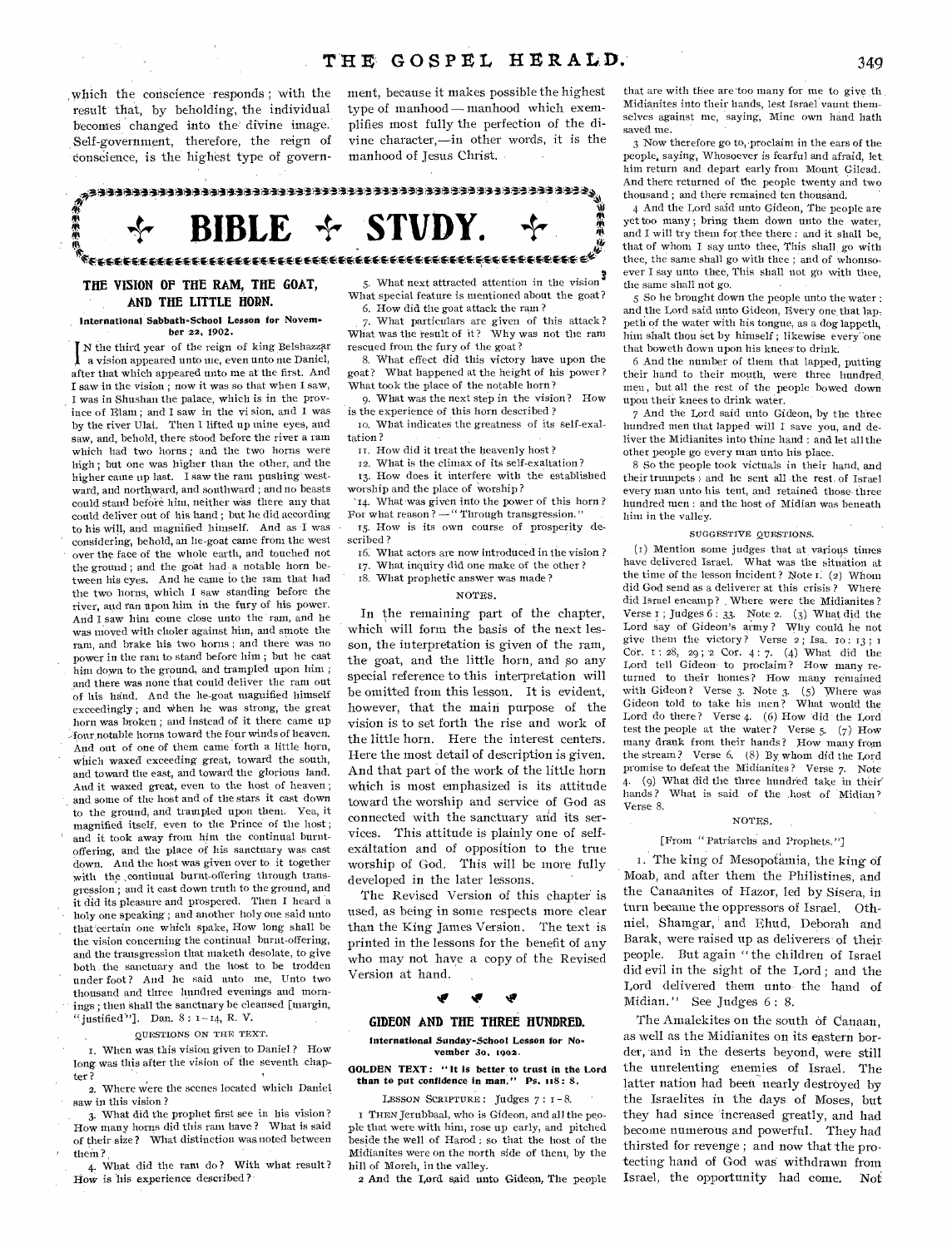alone the tribes east of Jordan, but the whole land suffered from their ravages. The wild, fierce inhabitants of the desert, " as locusts for multitude " *(Judges* 6 : 5, R. V.), came swarming into the land, with their flocks and herds. Like a devouring plague they spread over the country, from the river Jordan to the Philistine plain. They came as soon as the harvest began to ripen, and remained until the last fruits of the earth had been gathered. They stripped the fields of their increase, and robbed and maltreated the inhabitants, and then returned to the deserts. Thus the Israelites dwelling in the open country were forced to abandon their homes, and to congregate in walled towns, to seek refuge in fortresses, or even to find shelter in caves and rocky fastnesses among the mountains. For seven years this oppression continued, and then, as the people in their distress gave heed to the Lord's reproof, and confessed their sins, God again raised up a helper for them.

2. Gideon was the son of Joash, of the tribe of Manasseh. The division to which this family belonged held no leading position, but the household of Joash was distinguished for courage and integrity. Of his brave sons it is said, " Each one resembled the children of a king."  $\text{Judges } 8 : 18$ . All but one had fallen in the struggles against the Midianites, and he had caused his name to be feared by the invaders. To Gideon came the divine call to deliver his people, He was engaged at the time in threshing wheat. A small quantity of grain had been concealed, and not daring to beat it out on the ordinary threshing-floor, he had resorted to a spot near the winepress ; for the season of ripe grapes being still far off, little notice was now taken of the vineyards. As Gideon labored in secrecy and silence, he sadly pondered upon the condition of Israel, and considered how the oppressor's yoke might be broken from off his people. Suddenly the " Angel of the Lord " appeared, and addressed him with the words, " Jehovah is with thee, thou mighty man of valor."

3, "All the Midianites and the Amalekites and the children of the East were gathered together, and went over, and pitched in the valley of Jezreel," The entire force under Gideon's command numbered only thirtytwo thousand men ; but with the vast host of the enemy spread out before him, the word of the Lord came to him : " The people that are with thee are too many for the to give the Midianites into their hands." . . Those who were unwilling -to face danger and hardships, or whose worldly interests would draw their hearts from the work of God, would add no strength to the armies of Israel, Their presence would prove only a cause of weakness.

It had been made a law in Israel that before they went to battle, the following

proclamation should be made throughout the army : " What man is there that hath built a new house, and bath not dedicated it ? let him go and return to his house, lest he die in the battle, and another man dedicate it. And what man is he that hath planted a vineyard, and hath not yet eaten of it ? let him also go and return unto his house, lest he die in the battle, and another man eat of it. And what man is there that hath betrothed a wife, and hath not taken her ? let him go and return unto his house, lest he die in the battle, and another man take her." And the officers were to speak further to the people, saying, " What man is there that is fearful and faint-hearted ? let him go and return unto his house, lest his brethren's heart faint as well as his heart." Deut.  $20: 5-8$ .

Because his numbers were so few compared with those of the enemy, Gideon had refrained 'from making the usual proclamation. He was filled with astonishment at the declaration that his army was too large. But the Lord saw the pride and unbelief existing in the hearts of his people. Aroused by the stirring appeals of Gideon, they had readily enlisted ; but many were filled with fear when they saw the multitudes of the Midianites. Yet, had Israel triumphed, those very ones would have taken the glory to themselves instead of ascribing the victory to God.

Gideon obeyed the Lord's direction, and with a heavy heart he saw twenty-two thousand, or more than two-thirds of his entire force, depart for their homes. Again the word of the Lord came to him : " The people are yet too many ; bring them down unto the water, and I will try them for thee there," . . The people were led down to the water-side, expecting to make an immediate advance upon the enemy. A few hastily took a little water in the hand, and sucked it up as they went on ; but nearly all bowed upon their knees, and leisurely drank from the surface of the stream, Those who took of the water in their hands were but three hundred out of ten thousand; yet these were selected ; all the rest were permitted to return to their homes.

4. By the simplest means, character is often tested. Those who in time of peril were intent upon supplying their own wants, were not the men to be trusted in an emergency. The Lord has no place in his work for the indolent and self-indulgent. The men of his choice were the few who would not permit their own wants to delay them in the discharge of duty. The three hundred chosen men not only possessed courage and self-control, but they were men of faith. They had not defiled themselves with idolatry. God could direct them, and through them he could work deliverance for Israel. Success does not depend upon numbers. God can deliver by few as well as by many. He is honored not so much by the great numbers as by the character of those who serve him.

# <sub>OC</sub>CEEEEEEEEEEEEEEEEEEEEEEEEEE **With Our Young People.**  4lisaaaa3a4aBalaa3aaalaa3aa0

#### **EVERY-DAY MISSION WORK.**

SAID Luceille, "When I grow Good and large, then I'll go On a mission of light, To make dark places bright.". "Ah!" said auntie, "don't wait; It will then be too late To be helpful to-day. Please begin right away ; Make the sunshine for mother And your dear little brother.' Dark and sad is the day When the sun hides away ; Just do something worth while ; Light it up with a smile. Have a mission to brighten Every day, and to lighten Every burden and care. Then, before you're aware, You will do all you can On the true mission plan.

*—Children's Home Missions.*  **SP** 

# tet *%F*  **ADVANCED TOO RAPIDLY.**

**<sup>4</sup>**H OW are you getting along, Tom ? " asked Professor Marks of Thomas Green, on the occasion of the latter's vacation visit to his old home at Fairhaven.

" Pretty slow," replied Tom.

" Why, are you not still working for the L. B. and C. Railway?"

" 0, yes, " replied Toni, " but I *guess* I am stuck, and will stay where I am for the next forty years."

" Why, what do you mean ? I heard you had advanced quite rapidly in the office."

" Well, that is the trouble," responded $\overline{u}$ Tom. " When I went to work for the company, I thought I knew too much to remain a simple messenger in the office, so I was exceptionally accommodating and polite to the chief clerk ; and when a vacancy occurred above me, I used my friends and influenee to get the better position. I did my work well, but still thought I should have better pay, and was able to fill a more responsible place in the office, so I spared no effort to get another promotion. When I had been with the company a year, I had. been promoted five times, and was getting an exceptionally good salary for one of my age and experience."

"I had heard about that," responded Professor Marks. " Are you not still occupying that position ? "

" Yes, and have been for two years, and that's the trouble, When I had been there a year, owing to the death of one of the men and the illness of the chief clerk and two of the boys being off on their vacations, I was compelled to take charge of the office for a few days. It was there I failed. Matters of, which I knew nothing came up for consideration, and my Short railroad career had given me no experience to help me out. For three days l struggled with the situation, until every one in the office knew that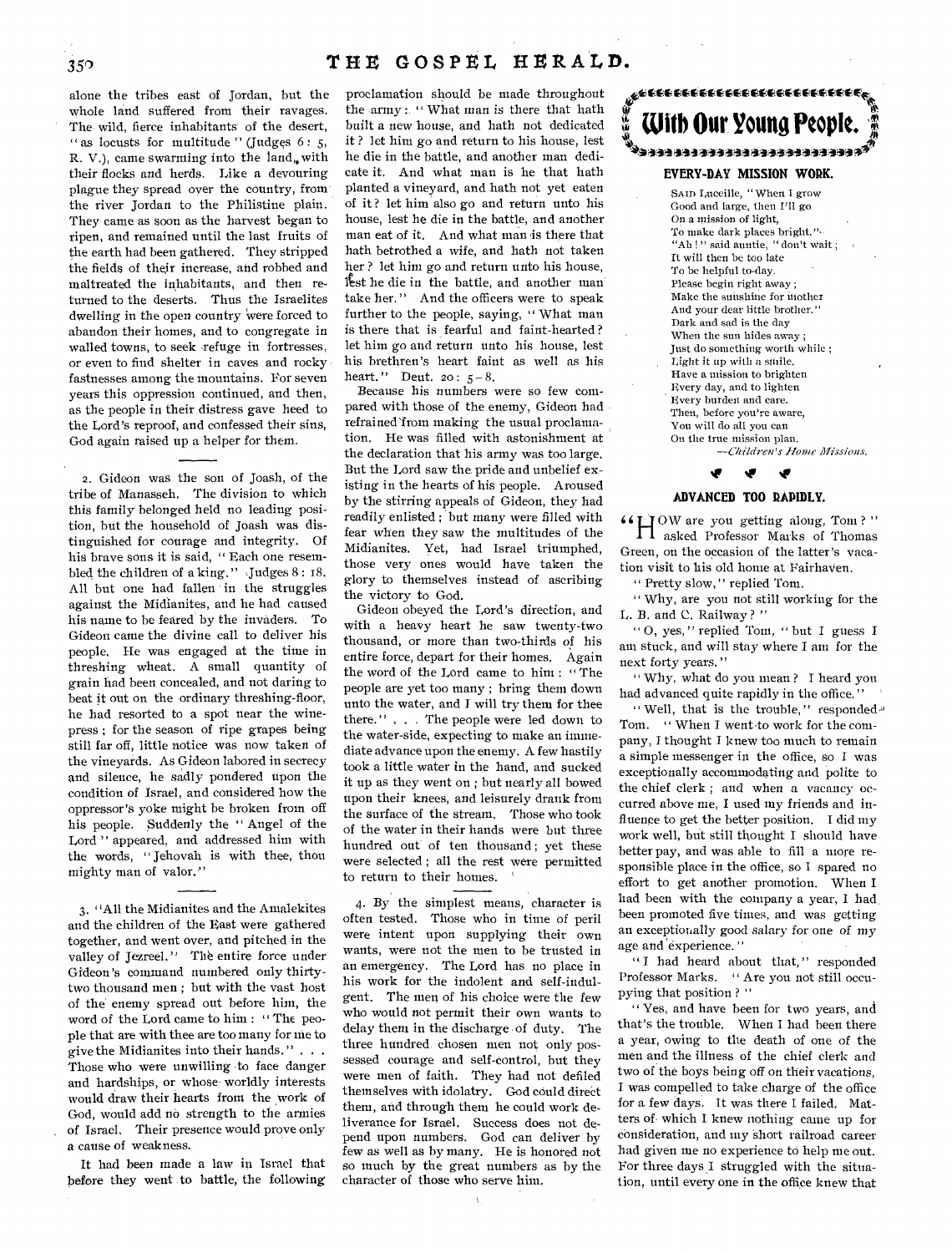I Was unable to run things. The third day the assistant manager came. in, desiring some information which I was unable to give. He was very much surprised, and after asking me several questions, and making some inquiries regarding the details of my Work, Walked out of the room, and in an hour I was relieved of that work and sent back to my old desk.

" The boys in the office had a good laugh on me, and while no one realized more than myself my inability, it took all the courage had to remain in the office. Now, not only have my superiors lost confidence in my ability, but I find myself discouraged. Had I been content to go a little slower, and been as anxious to learn the details as I was to get more salary, I would now be better off. *"—Pinch.* 

# *bly IP*

#### **NEVER OUTGROWN.**

WINIFRED was a timid little girl, and<br>it was with thought of her need of enit was with thought of her need of encouragement in times of childish fear that her father wrote, on the fly-leaf of the Bible which he gave her on her eighth birthday the verse, " What time I am afraid, I will trust in Thee."

It was a favorite verse of her father's. He had gone to the war when a mere lad, and had been in battle and lost an arm. He told Winifred that the verse had always done him good, and he thought that it would be a good one for her.

Winifred looked at her father's empty sleeve, then read the verse again, and thought that if that verse could make her worthy to be a soldier's. daughter, she would gladly learn it.

" What time I am afraid ! " There were times enough, and things enough to cause a little girl to fear, There was darkness, and there were dogs, and there were men who looked wicked and dangerous. Winifred recited the verse 'very often, and it gave her comfort. She said it to herself many hundreds of times, and meantime the years passed, and the little girl became a woman and a mother.

" The things to be afraid of changed as I grew up," she said. "The occasions for fear were other than those that troubled me when I first learned the verse. But I made the discovery that the verse expanded as the girl grew into the woman ; and it was just as good to inspire moral courage as it once had been to help me to go to bed in the dark."

" It is not the only verse of the kind," suggested the friend to whom she related the experience. "It is one of the 'constant discoveries of those who have learned to love the Bible, that as they outgrow the conditions that first brought them comfort from it, the Bible grows with them and proves adequate, for their needs."— *Youth's :Companion.* 

#### **CHARITY.**

"Ir never was loving that emptied the heart, Or giving that emptied the purse."

۰.۶

#### **io**  ক

" LITTLE favors kindly done, Little toils thou didst not shun, These are treasures that shall rise Par beyond the smiling skies."

# *NP*  **HERE AND THERE.**

EATON SQUARE, the largest square in London, has an area of 607,000 square feet, nearly fourteen acres.

A RECENT paper gives the approximate area of the world's coal fields as follows : The United States, 200,000 square miles ; China and Japan,  $200,000$ ; India,  $35,000$ ; Russia, 27,000 ; Great Britain, 9,000 ; Germany, 3, 600 ; France, 1,800 ; Belgium, Spain, and other countries, 1,40o. The total is 477,80o square miles.

AN international European agreement has been concluded at Paris for the protection of birds useful to agriculture. The parties to the compact are Belgium, France, Greece, Lichtenstein, Luxemburg, Monaco, Austria-Hungary, Portugal, Sweden, Switzerland, and Spain. Among the birds accounted useful are certain nocturnal birds of prey bee eaters, swallows, and several of the sparrow species. Ravens, magpies, and jays are branded as mischievous.

AND now a French bacteriologist, M. Potteiz, has found that the corks of wine that has been long bottled are full of microscopic spiders,— " repugnant mites which feed on detritus." Other microbes also have been found in large numbers. We are told, too, that the use of acid wines and cider predisposes to cancer. People who obey the Bible injunction to " look not upon the wine when it is red, when it moveth itself aright, " will not be troubled with the spiders or the microbes, or run the risk of cancer from this cause.

A RECENT Salt Lake dispatch says that Apostle Reed Smoot, candidate of the Mormon Church for a seat in the United States Senate and accused of being a polygamist, has won his fight at the polls. He is said to have announced that he will brave any possible opposition like that which kept Brigham H. Roberts out of Congress, and will demand his seat in the Senate.

Plans are already being 'laid, however, by ministers of Salt Lake and others to oppose his admission to the Senate.

The seating of Apostle Smoot, if he shall be elected by the Utah legislature, will be opposed, on the ground that he is an apostle of the Mormon Church ; that an apostle must be a polygamist ; that he believes in polygamy and has advocated it ; and that by his oath as an apostle he is sworn to give allegiance to the Morman Church before the Constitution and government of the United States.

IT is said to be the purpose of the Secre tary of War to recommend the re-establishment of the army canteen system — that is, the selling of beer at post exchanges. There is likely to be a bitter contest in Congress over this measure. General Funston is said to be almost furious in his opposition to the anti-canteen law now in force, while General Miles is said to favor its continuance ; thus the army itself seems to be divided upon this question. The friends of temperance will hope that there may be no backward step taken by the government. Uncle Sam ought not to be in the saloon business.



## **DINGING OUT THE OLD.**

WHEN the great six-thousand-pound bell of St. Patrick's Cathedral [New York City], answering the chimes of Grace and Trinity, boomed out the closing hours of the last century and ushered in the new, it rang down the curtain on the melodramatic and picturesque occupation of the bell-ringer as he is known in literature. The shadows that veiled those somber inhabitants of the belfry, the phantoms and elfin creatures of the bells, have all been banished, and in their place now a heartless mechanical genius, with a switchboard, compressed air, and electrical power hired from a streetlighting company, has with mathematical precision reduced bell-ringing to a business basis.

The chimes of St. Patrick's, which consist of nineteen bells weighing from two hundred and seventy to six thousand pounds, with the names of the various donors on them, came from the great Paccard foundry in Paris three years ago, and cost \$36,000. They have a musical range from lower " $C$ " to upper " $D,$ " with the accompanying sharps and flats. Immediately upon their arrival the trustees advertised for an original device to ring them, and after a public competition, H. C. Champ, of Brooklyn, was awarded the contract. His plan called for a small keyboard eighteen inches long, fashioned like that of a typewriter, to be placed in the sacristy, and which could be operated with ease by any one with a knowledge of music. Mr. Champ worked for three years at his device, aided by the trustees, who not only called in well-known experts to advise him, but when the sum of his contract was exhausted made a further contract with him. They had the satisfaction of knowing, on the night of December 28, that the installation was perfect, and three nights after the chimes, played " Adeste Fideles," " O Father of Light," " The Harmonious Blacksmith," and " My Country, 'Tis of Thee," at the dawn of the new century.-*Christian Work and Evangelist.* 

*NEr NV 41* 

"THERE is no health in idleness; there is no joy in selfishness. "